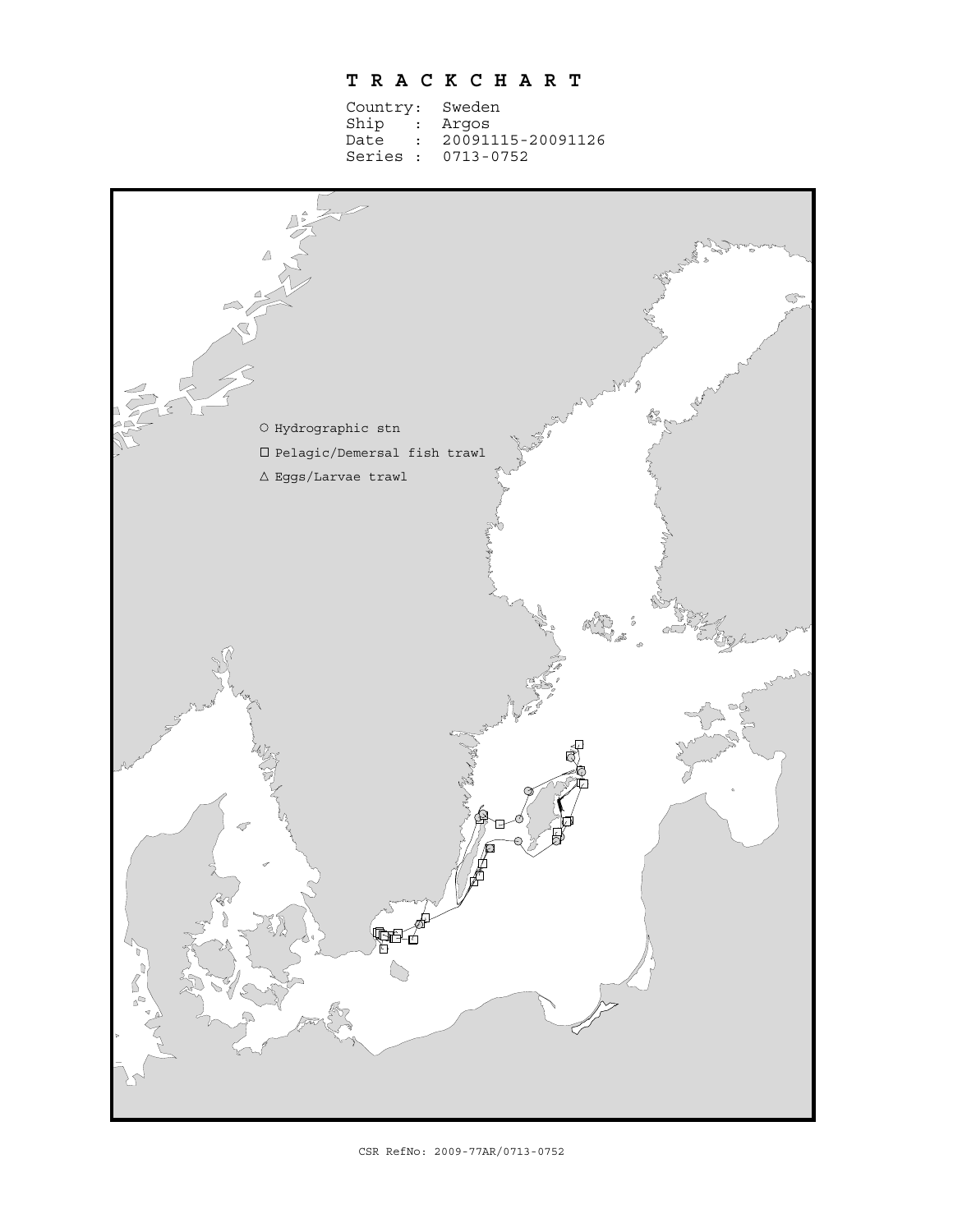| SMHI<br>Ocean enh |        |              | $******$<br>$***$ * * *                                     | Hydrographic<br>series |  |                                                                    | Ship: 14-Argos<br>Year: 2009 |             |             |                 | $******$<br>$******$ |           |                                                                                                   |          |          |            | Time: 09:38 | Date: 2009-11-27 |                                    |  |
|-------------------|--------|--------------|-------------------------------------------------------------|------------------------|--|--------------------------------------------------------------------|------------------------------|-------------|-------------|-----------------|----------------------|-----------|---------------------------------------------------------------------------------------------------|----------|----------|------------|-------------|------------------|------------------------------------|--|
| Ser               | Stat   | $\mathbb{P}$ | Station----------------- Lat----- Lon----- Date             |                        |  |                                                                    |                              | Time Bottom | Secchi Wind |                 |                      |           | Air Air WCSI C PPCPZZT No T S P O H P T N N N T A S H L P P T C                                   |          |          |            |             |                  |                                    |  |
| no                | code r |              |                                                             |                        |  | yyyymmdd hhmm depth                                                |                              |             | depth       | di ve           |                      |           | temp preselect Hrhhoor de eah x 2 o o o o h o l i u i 0 0 0 o                                     |          |          |            |             |                  |                                    |  |
|                   |        | $\circ$      |                                                             |                        |  |                                                                    | utc                          | m           | m           |                 |                      |           | C hPa aoae d Cilyooa                                                                              |          |          |            |             |                  | ml y S 4 t 2 3 4 t k 0 m q N C C m |  |
|                   |        |              |                                                             |                        |  |                                                                    |                              |             |             |                 |                      | tu.<br>hd | motPBw<br>$PrP = 1$                                                                               | p i<br>n | $\sigma$ | PPNNNNa3un |             | s i              | m                                  |  |
|                   |        |              | 0713 BPWK00COD 4NW BYXELKROK                                |                        |  | N5723.25 E1653.34 20091116 0820                                    |                              | 44          |             | 00.             |                      |           | 6.8 1010 4910 x ------B 8 x x - x - - - - - - - - - - - - - - x                                   |          |          |            |             |                  |                                    |  |
|                   |        |              | 0714 BPWK00COD 5N BYXELKROK                                 |                        |  | N5726.56 E1659.94 20091116 1035                                    |                              | 55          |             | 00              |                      |           |                                                                                                   |          |          |            |             |                  |                                    |  |
|                   |        |              | 0715 BPWX00COD 11E BÖDA                                     |                        |  | N5717.60 E1725.43 20091116 1215                                    |                              | 78          |             | 14              |                      |           | 6.9 1010 4920 x ------B 13 x x - x - - - - - - - - - - - - - - x                                  |          |          |            |             |                  |                                    |  |
|                   |        |              | 0716 BPWX00COD 4NW ST. KARLSÖ                               |                        |  | N5721.98 E1754.36 20091116 1525                                    |                              | 107         |             | 15              |                      |           | 6.5 1010 9990 x ------B 15 x x - x x - - - - - - - - - - - - - x                                  |          |          |            |             |                  |                                    |  |
|                   |        |              | 0717 BPWX00COD 6NW VISBY                                    |                        |  | N5745.97 E1809.97 20091116 1810                                    |                              | 103         |             | 1.5             |                      |           | 7.1 1010 9990 $x$ ------B 15 $x$ $x$ - $x$ $x$ - - - - - - - - - - - - $x$                        |          |          |            |             |                  |                                    |  |
|                   |        |              | 0718 BPWX00COD 10NW VISBY                                   |                        |  | N5746.68 E1807.34 20091116 1900                                    |                              | 104         |             | 13 <sup>1</sup> |                      |           |                                                                                                   |          |          |            |             |                  |                                    |  |
|                   |        |              | 0719 BPNX00COD E GOTSKA SANDÖN                              |                        |  | N5827.66 E1924.42 20091117 0600                                    |                              | 74          |             | 14 10           |                      |           | 7.6 1007 4930 $x$ ------B 11 $x$ $x$ - $x$ - - - - - - - - - - - - - $x$                          |          |          |            |             |                  |                                    |  |
|                   |        |              | 0720 BPWX00COD 4SW GOTSKA SANDÖN                            |                        |  | N5815.71 E1911.92 20091117 1045                                    |                              | 58          |             | 15 11           |                      |           | 7.4 1005 4930 x ------B 9 x x - x - - - - - - - - - - - - - - x                                   |          |          |            |             |                  |                                    |  |
|                   |        |              | 0721 BPEX00COD 2E SALVOREV                                  |                        |  | N5805.35 E1926.05 20091117 1215                                    |                              | 75          |             | 14 10           |                      |           |                                                                                                   |          |          |            |             |                  |                                    |  |
|                   |        |              | 0722 BPEX00COD E SALVOREV                                   |                        |  | N5803.18 E1928.04 20091117 1340                                    |                              | 93          |             | 238             |                      |           |                                                                                                   |          |          |            |             |                  |                                    |  |
|                   |        |              | 0723 BPEX00COD 5SE FÅRÖ                                     |                        |  | N5754.18 E1926.24 20091118 0610                                    |                              | 48          |             | 22 10           |                      |           | 7.8 1002 9990 x ------B 8 x x - x - - - - - - - - - - - - - - x                                   |          |          |            |             |                  |                                    |  |
|                   |        |              | 0724 BPEX00COD 6.5SE FÅRÖ                                   |                        |  | N5752.76 E1931.77 20091118 0915                                    |                              | 72          |             | 20 10           |                      |           | 7.8 1002 2740 $x$ ------B 13 $x$ $x$ - $x$ - - - - - - - - - - - - - $x$                          |          |          |            |             |                  |                                    |  |
|                   |        |              | 0725 BPEX00COD 8SE ÖSTERGARN SYD                            |                        |  | N5718.97 E1907.65 20091118 1450                                    |                              | 80          |             | 20 11           |                      |           | 8.2 1001 2840 $\times$ ------B 13 $\times$ $\times$ - $\times$ - - - - - - - - - - - - - $\times$ |          |          |            |             |                  |                                    |  |
|                   |        |              | 0726 BPEX00COD 12SE NÄR-NORDÄNDAN                           |                        |  | N5706.23 E1856.12 20091118 1755                                    |                              | 84          |             | 18 16           | 8.3                  |           | 995 9990 x ------B 14 x x - x - - - - - - - - - - - - - - x                                       |          |          |            |             |                  |                                    |  |
|                   |        |              | 0727 BPEX00COD 12E LJUGARN                                  |                        |  | N5718.89 E1904.04 20091119 0610                                    |                              | 68          |             | 29 12           |                      |           |                                                                                                   |          |          |            |             |                  |                                    |  |
|                   |        |              | 0728 BPEX00COD 5SE NÄR                                      |                        |  | N5710.54 E1852.50 20091119 0905                                    |                              | 53          |             | 29              |                      |           | 7.2 1007 2730 $x$ ------B 9 $x$ $x$ - $x$ - - - - - - - - - - - - - $x$                           |          |          |            |             |                  |                                    |  |
|                   |        |              | 0729 BPEX00COD 10SE NÄR                                     |                        |  | N5702.49 E1849.87 20091119 1305                                    |                              | 73          |             | 26              |                      |           | 7.0 1008 2730 $x$ ------B 12 $x$ $x$ - $x$ - - - - - - - - - - - - - $x$                          |          |          |            |             |                  |                                    |  |
|                   |        |              | 0730 BPWX00COD 11.5NW HOBURG                                |                        |  | N5702.37 E1752.78 20091119 1735                                    |                              | 85          |             | $20 -$          |                      |           | 7.6 1009 9990 $x$ ------B 14 $x$ $x$ - $x$ - - - - - - - - - - - - - $x$                          |          |          |            |             |                  |                                    |  |
|                   |        |              | 0731 BPWX00COD 6.5NE SEGERSTAD                              |                        |  | N5627.07 E1647.02 20091120 0635                                    |                              | 62          |             | 23 10           |                      |           | 7.7 1011 1630 $x$ ------B 10 $x$ $x$ - $x$ - - - - - - - - - - - - - $x$                          |          |          |            |             |                  |                                    |  |
|                   |        |              | 0732 BPWX00COD 8SE BLÄSINGE                                 | N5634                  |  | E1654.78 20091123 0605                                             |                              | 75          |             | 21 8            | 8.1                  |           |                                                                                                   |          |          |            |             |                  |                                    |  |
|                   |        |              | 0733 BPWX00COD 9SE KAPELLUDDEN                              |                        |  | N5641.93 E1659.00 20091123 0855                                    |                              | 67          |             | 20 10           | 8.5                  |           |                                                                                                   |          |          |            |             |                  |                                    |  |
|                   |        |              | 0734 BPWX00COD 10E KÅREHAMN                                 |                        |  | N5656.13 E1710.78 20091123 1300                                    |                              | 75          |             | 19 11           | 8.0                  |           |                                                                                                   |          |          |            |             |                  |                                    |  |
|                   |        |              | 0735 BPSH00COD 5SSW UTKLIPPAN<br>0736 BPSH00COD YTTERTORPET |                        |  | N5554.01 E1534.02 20091124 0605<br>N5548.97 E1524.55 20091124 0930 |                              | 51          |             | $25 - 9$        | 8.5                  |           | 989 9990 x ------B 8 x x - x - - - - - - - - - - - - - - x                                        |          |          |            |             |                  |                                    |  |
|                   |        |              | 0737 BPSH00COD 19ENE STENSHUVUD                             |                        |  | N5541.16 E1453.74 20091124 1140                                    |                              | 51          |             | 25 12           | 8.3                  |           | 991 1330 x ------B $8 x x - x - - - - - - - - - - - - - x$                                        |          |          |            |             |                  |                                    |  |
|                   |        |              | 0738 BPSH00COD 11E STENSHUVUD                               |                        |  | N5538.04 E1437.27 20091124 1410                                    |                              | 58<br>60    |             | 25 12<br>24 10  | 9.1<br>9.5           |           |                                                                                                   |          |          |            |             |                  |                                    |  |
|                   |        |              | 0739 BPSH00COD 8E SKILLINGE                                 |                        |  | N5527.73 E1432.34 20091125 0645                                    |                              | 60          |             | 21 10           |                      |           | 9.7 1000 9990 $x$ ------B 11 $x$ $x$ - $x$ - - - - - - - - - - - - - - $x$                        |          |          |            |             |                  |                                    |  |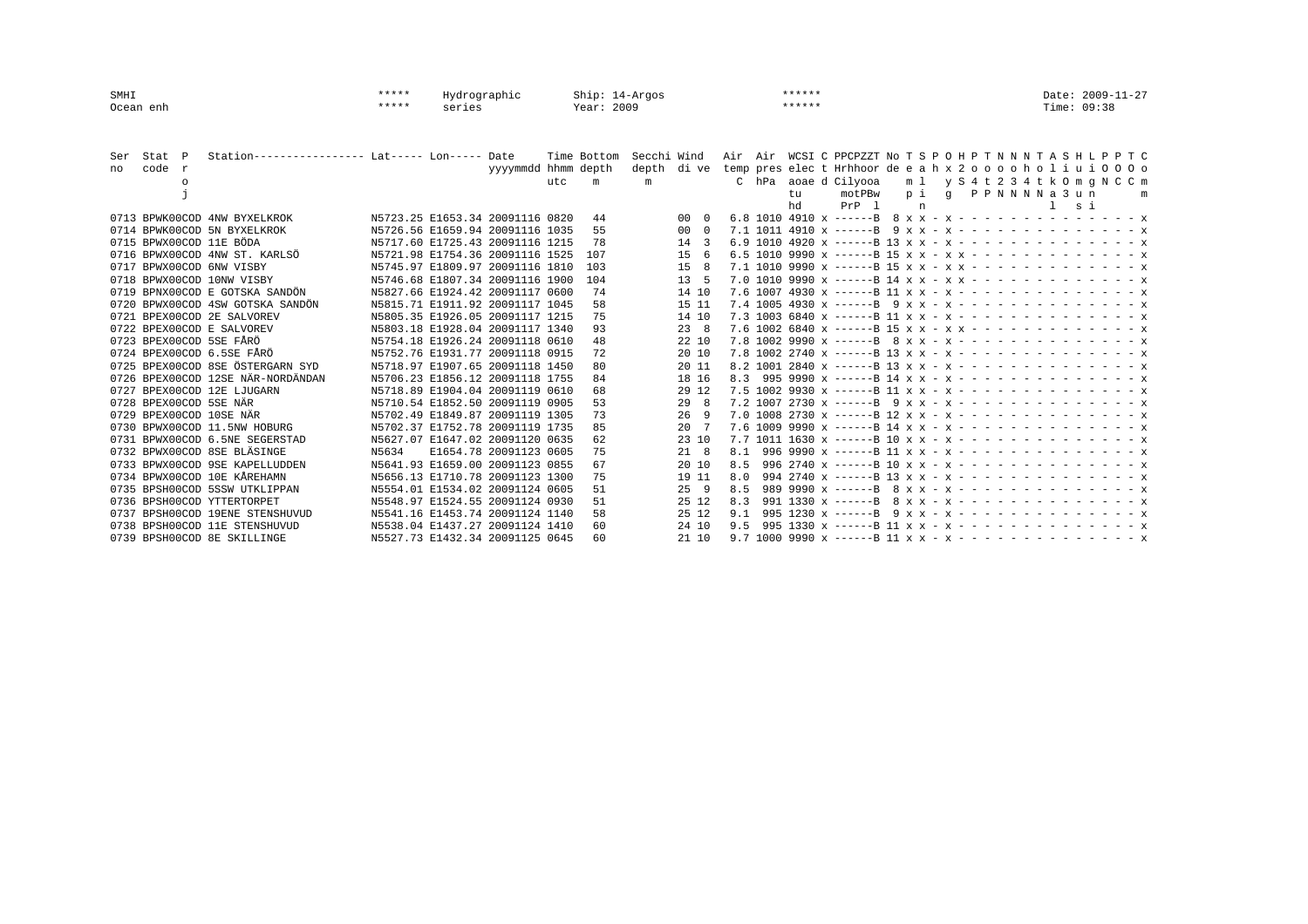| SMHI      |        |          |                                                 | ***** | Hydrographic                    |                     |            | $Ship: 14-Arqos$ |             |           |      |        | ******               |                                                                      | Date: 2009-11-27 |   |  |
|-----------|--------|----------|-------------------------------------------------|-------|---------------------------------|---------------------|------------|------------------|-------------|-----------|------|--------|----------------------|----------------------------------------------------------------------|------------------|---|--|
| Ocean enh |        |          | $******$<br>series                              |       |                                 |                     | Year: 2009 |                  |             |           |      | ****** |                      | Time: 09:38                                                          |                  |   |  |
|           |        |          |                                                 |       |                                 |                     |            |                  |             |           |      |        |                      |                                                                      |                  |   |  |
| Ser       | Stat P |          | Station----------------- Lat----- Lon----- Date |       |                                 |                     |            | Time Bottom      | Secchi Wind |           |      |        |                      | Air Air WCSI C PPCPZZT No T S P O H P T N N N T A S H L P P T C      |                  |   |  |
| no        | code r |          |                                                 |       |                                 | yyyymmdd hhmm depth |            |                  | depth       |           |      |        |                      | dive temp preselect Hrhhoor de e a h x 2 o o o o h o l i u i 0 0 0 o |                  |   |  |
|           |        | $\Omega$ |                                                 |       |                                 |                     | utc        | m                | m           |           |      |        | C hPa aoae d Cilyooa | ml y S 4 t 2 3 4 t k 0 m g N C C m                                   |                  |   |  |
|           |        |          |                                                 |       |                                 |                     |            |                  |             |           |      |        | motPBw<br>tu         | PPNNNNa 3 un<br>pi q                                                 |                  | m |  |
|           |        |          |                                                 |       |                                 |                     |            |                  |             |           |      |        | PrP 1<br>hd          | n                                                                    | l si             |   |  |
|           |        |          | 0740 BPSH00COD RACKAPUTT C                      |       | N5539.86 E1430.77 20091125 0900 |                     |            | 50               |             | 229       |      |        |                      | 10.0 1000 2830 x ------B 8 x x - x - - - - - - - - - - - - - - x     |                  |   |  |
|           |        |          | 0741 BPSH00COD 3.5NE STENSHUVUD                 |       | N5541.40 E1422.61 20091125 1150 |                     |            | 40               |             | 19 11     | 11.0 |        |                      | 999 2730 x ------B 7 x x - x - - - - - - - - - - - - - - x           |                  |   |  |
|           |        |          | 0742 BPSH00COD RACKAPUTT 38M                    |       | N5542.85 E1425.24 20091125 1439 |                     |            | 38               |             | 20 12     | 10.4 |        |                      |                                                                      |                  |   |  |
|           |        |          | 0743 BPSHOOEXT RACKAPUTT VÄST                   |       | N5541.47 E1426.44 20091126 0719 |                     |            | 43               |             | 23<br>- 9 | 9 N  |        |                      |                                                                      |                  |   |  |
|           |        |          | 0744 BPSHOOEXT RACKAPUTT VÄST                   |       | N5541.62 E1425.72 20091126 0804 |                     |            | 43               |             | 23 11     | 91   |        |                      |                                                                      |                  |   |  |
|           |        |          | 0745 BPSHOOEXT RACKPUTT OST                     |       | N5540.09 E1430.31 20091126 0853 |                     |            | 49               |             | 23 12     | 9.2  |        |                      |                                                                      |                  |   |  |
|           |        |          | 0746 BPSHOOEXT RACKAPUTT OST                    |       | N5539.46 E1432.57 20091126 0943 |                     |            | 52               |             | 22 13     | 9.0  |        |                      |                                                                      |                  |   |  |
|           |        |          | 0747 BPSHOOEXT ENE SIN 1                        |       | N5536.72 E1446.42 20091126 1118 |                     |            | 76               |             | 22 12     | 8.9  |        |                      |                                                                      |                  |   |  |
|           |        |          | 0748 BPSHOOEXT ENE SIN 1                        |       | N5536.75 E1447.20 20091126 1206 |                     |            | 77               |             | 20 13     | 8.7  |        |                      |                                                                      |                  |   |  |
|           |        |          | 0749 BPSH00EXT 19N HAMMERODDE                   |       | N5536.71 E1450.69 20091126 1312 |                     |            |                  |             | 21 15     | 8.8  |        |                      |                                                                      |                  |   |  |
|           |        |          | 0750 BPSH00EXT 19N HAMMERODDE                   |       | N5536.61 E1450.16 20091126 1412 |                     |            | 82               |             | 21 13     | 9 N  |        |                      |                                                                      |                  |   |  |
|           |        |          | 0751 BPSB00EXT HANSSONS DJUP                    |       | N5535.80 E1515.08 20091126 1614 |                     |            | 73               |             | 21 13     | 9.4  |        |                      |                                                                      |                  |   |  |
|           |        |          | 0752 BPSB00EXT HANSSONS DJUP                    |       | N5535.91 E1516.19 20091126 1700 |                     |            | 72               |             | 21 15     | 9.5  |        |                      |                                                                      |                  |   |  |